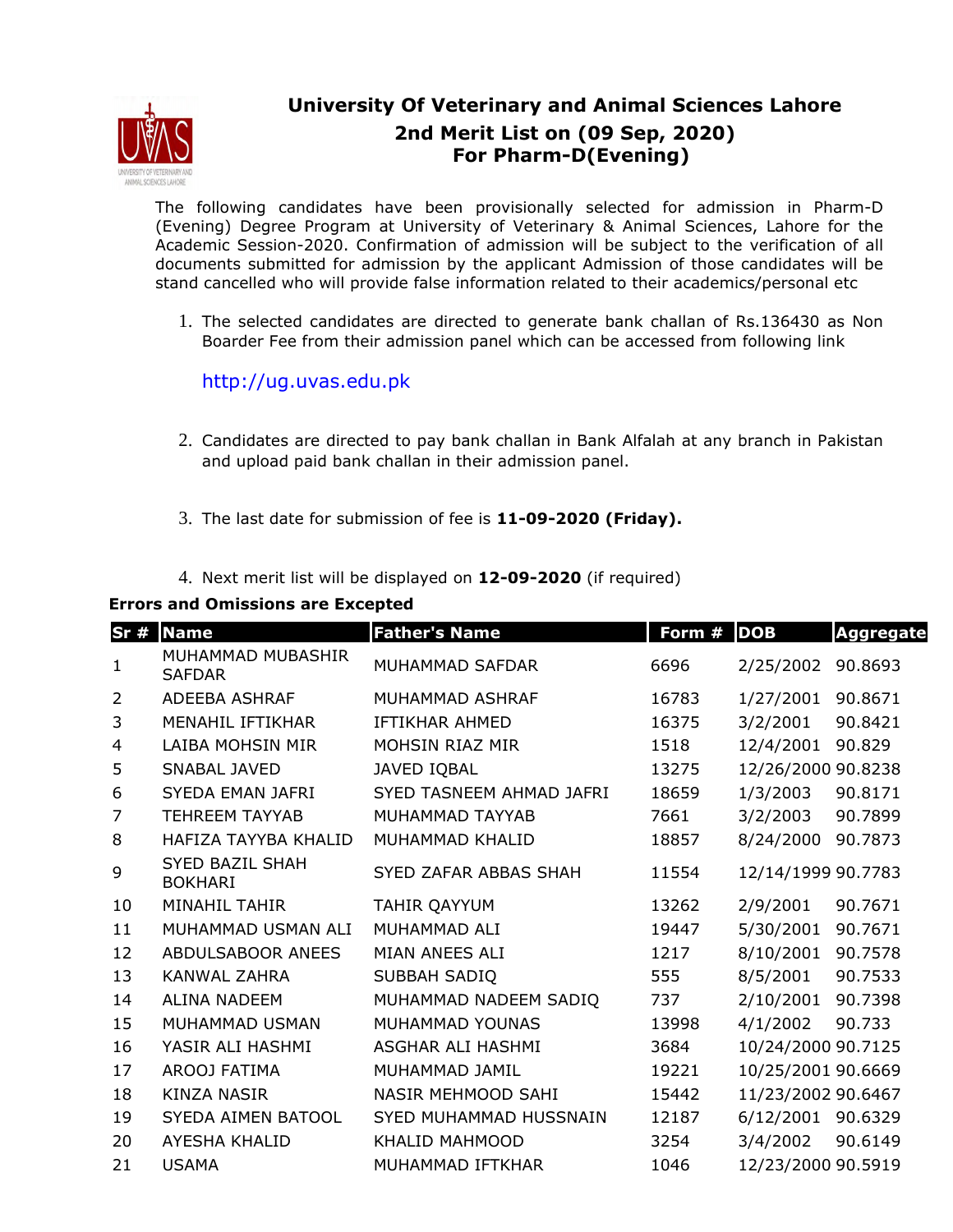| 22 | ANAM SHEHZADI                    | MAQSOOD ILAHI            | 2388  | 4/22/2002 90.5784    |
|----|----------------------------------|--------------------------|-------|----------------------|
| 23 | <b>IZZA BATOOL</b>               | <b>KHAKAN BABAR</b>      | 16484 | 5/15/2000 90.5739    |
| 24 | <b>EMAN FATIMA</b>               | LIAQAT GULZAR            | 9098  | 1/1/2003<br>90.5354  |
| 25 | <b>SYEDA FATIMA</b>              | MUHAMMAD MUMTAZ SHAH     | 4591  | 6/19/2000<br>90.5238 |
| 26 | <b>HAFIZ TAHA NADEEM</b>         | <b>NADEEM AKHTAR</b>     | 1084  | 12/21/2000 90.5238   |
| 27 | <b>HAMZA SHAKOOR</b>             | <b>ABDUL SHAKOOR</b>     | 3462  | 10/2/2001 90.5216    |
| 28 | <b>FARHANA</b>                   | <b>GHULAM YASIN</b>      | 3861  | 7/20/2002 90.5216    |
| 29 | MAHNOOR ASHFAQ                   | MUHAMMAD ASHFAQ          | 3109  | 3/8/2001<br>90.5194  |
| 30 | ARWA TARIQ                       | TARIQ WASEEM             | 11044 | 10/22/2002 90.4831   |
| 31 | MUHAMMAD FAHEEM<br><b>NADEEM</b> | MUHAMMAD NADEEM          | 7322  | 6/15/2001<br>90.4786 |
| 32 | <b>TALHA MEHMOOD</b>             | <b>TARIQ MEHMOOD</b>     | 14744 | 4/14/2001 90.4626    |
| 33 | <b>EMAAN</b>                     | <b>HABIB ULLAH</b>       | 11240 | 12/30/2002 90.4603   |
| 34 | <b>TOOBA</b>                     | MUHAMMAD AKRAM           | 9958  | 9/24/2000 90.4533    |
| 35 | AREEBA HAMEED                    | ABDUL HAMEED RANA        | 2714  | 9/26/1999 90.4398    |
| 36 | ABAID UR REHMAN                  | <b>ABDUL SALAM</b>       | 9807  | 12/9/2001 90.4215    |
| 37 | <b>HAMNA RASHID</b>              | ABDUL UR RASHID          | 8857  | 1/4/2002<br>90.4132  |
| 38 | <b>AIMEN NAEEM</b>               | MUHAMMAD NAEEM SAJID     | 6848  | 2/12/2001 90.4125    |
| 39 | <b>FATIMA IMRAN</b>              | SHEIKH MUHAMMAD IMRAN    | 11479 | 10/22/2001 90.4035   |
| 40 | MUHAMMAD TABISH                  | MUHAMMAD RIZVI           | 3387  | 2/16/1999 90.3897    |
| 41 | KHADIJA ZAHID                    | ZAHID LATIF RANA         | 7558  | 12/25/2001 90.3693   |
| 42 | <b>FATIMA AMIR</b>               | <b>AMIR SOHAIL</b>       | 13075 | 6/23/2000 90.3467    |
| 43 | <b>OLAIKA SHOAIB</b>             | MUHAMMAD SHOAIB          | 12177 | 6/18/2001 90.3374    |
| 44 | ALI ABDULLAH                     | FAROOQ AHMAD WASEEM      | 5445  | 9/18/2002<br>90.3285 |
| 45 | HAJRA ZULFIQAR                   | ZULFIQAR ALI             | 11000 | 2/27/2001 90.3169    |
| 46 | MUHAMMAD AOUN ALI                | ZAAMIN ALI               | 9976  | 1/16/2001<br>90.3127 |
| 47 | SHOBAN NAZIR QADRI               | RAMZAN NAZIR QADRI       | 6404  | 11/11/2002 90.3127   |
| 48 | MUHAMMAD ADEEL                   | <b>NASEER AHMAD</b>      | 11612 | 1/2/2002<br>90.3124  |
| 49 | FATIMA ZAHRA                     | MUHAMMAD ASLAM           | 8194  | 4/4/2000<br>90.3079  |
| 50 | <b>ZAIN BASHIR</b>               | MUHAMMAD BASHIR          | 2389  | 4/27/2002<br>90.2784 |
| 51 | <b>IMAMA NOOR</b>                | <b>GHULAM MURTAZA</b>    | 4274  | 9/7/2003<br>90.2602  |
| 52 | SIDRA BATOOL                     | MUHAMMAD LATIF           | 5951  | 1/30/2002 90.2545    |
| 53 | HAMMAD HASSAN                    | MUHAMMAD ARSHAD          | 2139  | 11/4/2001<br>90.2466 |
| 54 | <b>MAHNOOR TAHIR</b>             | MUHAMMAD TAHIR           | 1104  | 4/5/2002<br>90.2421  |
| 55 | <b>HAMZA ASLAM</b>               | MUHAMMAD ASLAM           | 12430 | 5/2/2003<br>90.2376  |
| 56 | AJWA KHALID                      | MUHAMMAD KHALID AMIN     | 10761 | 10/13/2003 90.2374   |
| 57 | MALAIKA ARROJ                    | MUHAMMAD ABBAS           | 19280 | 4/7/2003<br>90.2287  |
| 58 | HAFZA ZAHID                      | MUHAMMAD ZAHID HUSSAIN   | 1071  | 6/1/2002<br>90.2194  |
| 59 | ASIFA MANZOOR                    | MANZOOR AHMAD            | 8105  | 11/2/1999 90.1943    |
| 60 | <b>TEHRIM FATIMA</b>             | MUHAMMADB BABU           | 4808  | 2/3/2001<br>90.1875  |
| 61 | <b>NARMEEN</b>                   | SHAFEEQ UR REHMAN        | 12472 | 3/24/2002 90.1718    |
| 62 | TALHA BUTT                       | ZAHEER UD DIN BABAR BUTT | 8466  | 10/1/2001 90.158     |
| 63 | LAIBA FURQAN                     | MUHAMMAD FURQAN SHARIF   | 10127 | 12/24/2000 90.1578   |
| 64 | ZAINAB AFTAB                     | AFTAB ALAM BHATTI        | 16488 | 12/19/2001 90.1535   |
| 65 | HUMAIRA AKHTAR                   | AKHTAR                   | 16820 | 7/20/2002 90.1376    |
| 66 | YASIR SHAHZAD ASLAM              | MUHAMMAD ASLAM           | 13693 | 1/11/2001 90.1353    |
| 67 | HASEEB UL REHMAN                 | MUHAMMAD ABBAS           | 14915 | 11/17/2000 90.1307   |